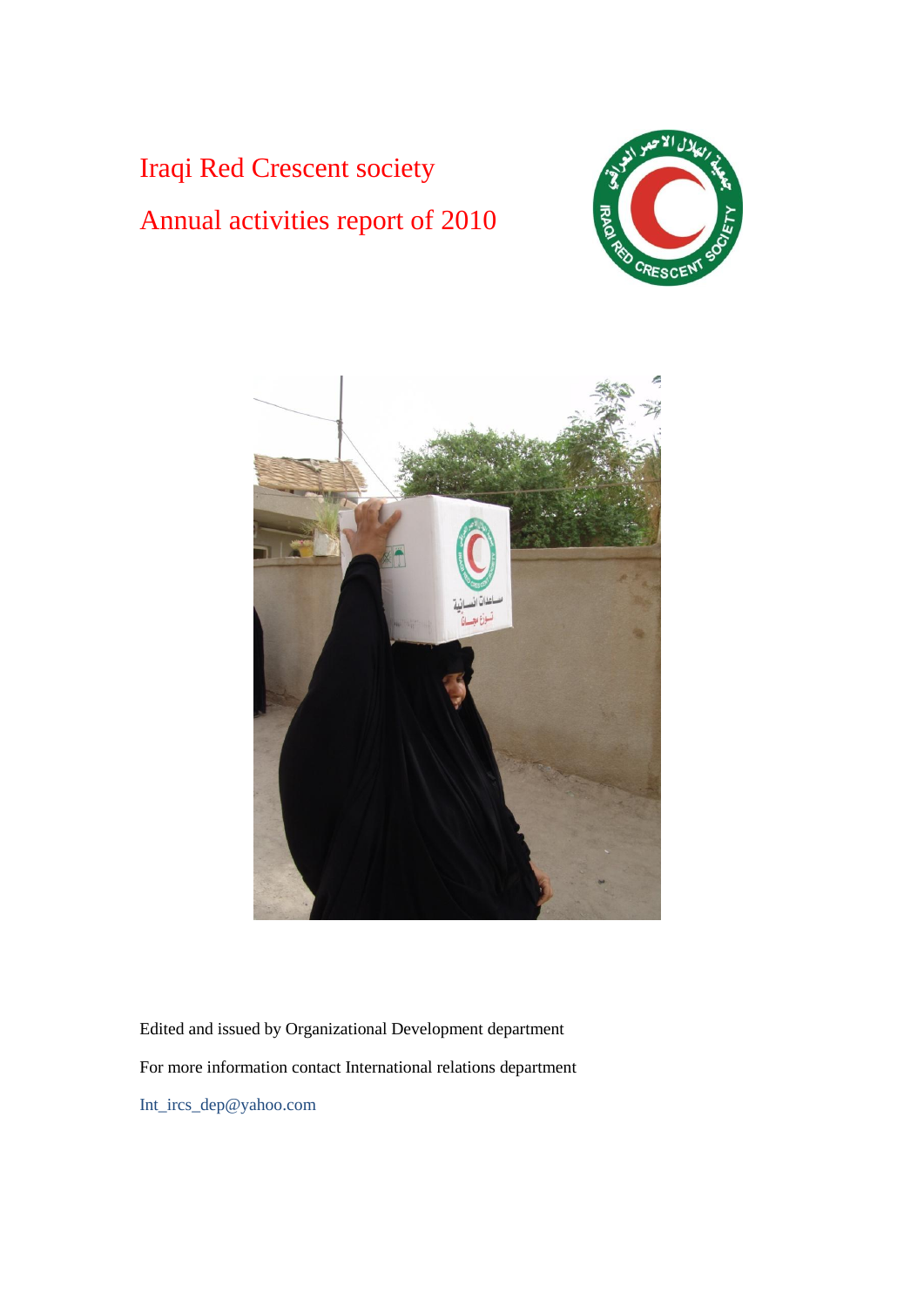# **Strategy 2010**

**Strategic Objective 1**: Strengthening the components of the Movement.

**Strategic Objective 2:** Improving the Movement's effectiveness and efficiency through increased co-operation and coherence.

**Strategic Objective 3**: Improving the Movement's image and the components' visibility and relations with governments and external partners.

# **Strategy 2020**

## **Strategic aim 1**

Save lives, protect livelihoods, and strengthen recovery from disasters and crises

## **Strategic aim 2**

Enable healthy and safe living

### **Strategic aim 3**

Promote social inclusion and a culture of non-violence and peace

The Iraqi Red Crescent society responded to international movement strategy 2010 with it's three strategic directions ,Adding to reacting and devoting capacities for implementing the three aims of Strategy 2020 while the society handing over relief operations in the country,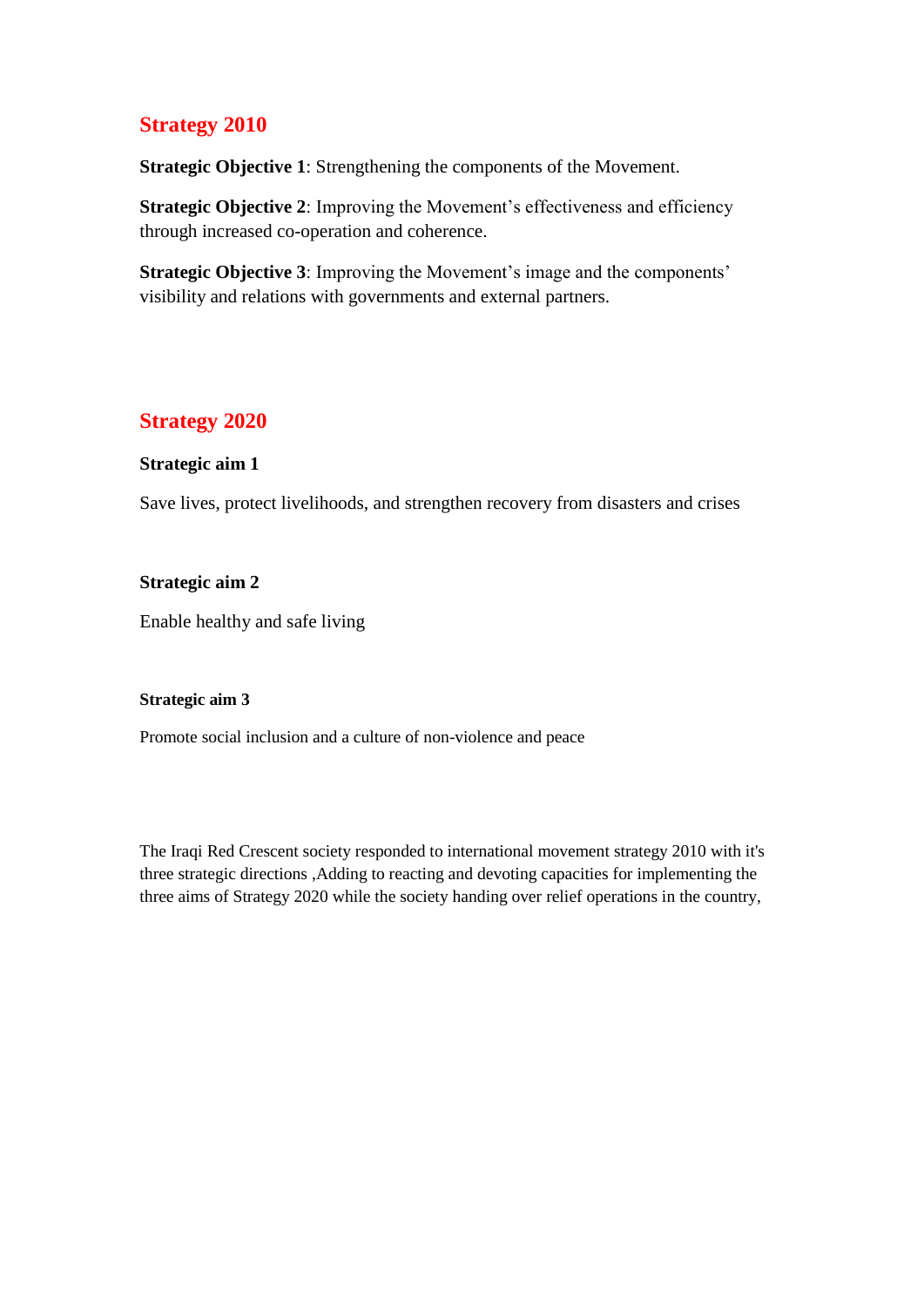# **Introduction**

The Iraqi Red Crescent Society (IRCS) is an independent national society, concerned with the human needs of the Iraqi people and the people in the neighboring countries. Founded in Baghdad 2 March 1932. Recognized by the Iraqi government in 1934 , then by the International Committee of the Red Cross (ICRC) in 16 June 1934. In 23 June 1934 became a member in the International Federation of the Red Cross and Red Crescent Societies.

IRCS aims to reduce the human suffering by offering relief, therapeutic medical care, rehabilitation, and voluntary services. Publicizing social development and concentrate on the most vulnerable. Also disseminating human values, the fundamental principles of the international movement and the International Humanitarian Law (IHL). The IRCS is a supportive body to the Iraqi government in the humanitarian field as a voluntary relief society "a member in the International Movement" committed to the Fundamental Principles; Humanity, Independence, Impartiality, Neutrality, Voluntary Service and Universality.

IRCS implements its activities in cooperation with the local community through its active departments were it works basically in the relieving field, and supportive departments that facilitate the society's activities, like water and habitat department, properties department, finance department, administration department, legal department. These departments participate in the accomplishment of the society' humanitarian tasks, and because of their huge performance we can not represent it in tables and diagrams.

### **IRCS Capacities**

- 2077 employees.
- 3471 volunteers.
- Head quarter.
- Twenty departments.
- 18 branches one in each governorate.
- 96 offices belong to branches.
- General surgical hospital, maternity hospital.
- Orthopedic center in Nenava governorate.
- Rehabilitation centers for mines and UXOs victims ( one in Sulaimaniya and the other in Al-Basra)
- Number of vehicles 236 vehicles including :
	- 1. 19 Trucks.
	- 2. 35 Ambulances.
	- 3. 38 Trucks of 1 tons cargo.
	- 4. 4 Water transportation trucks.
	- 5. 5 Trucks of 2 tons cargo.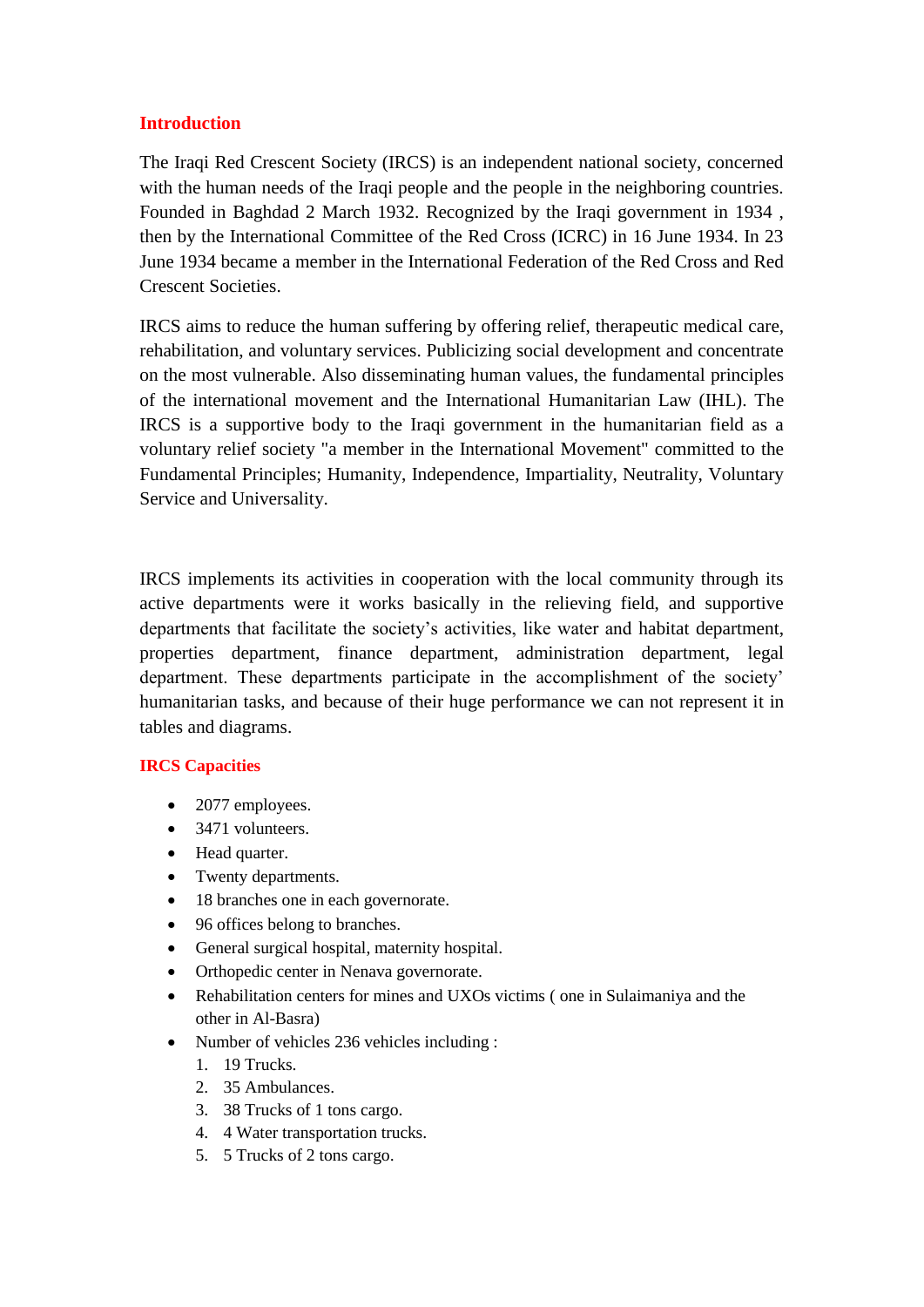The society have warehouse with 400 m3 and cooled warehouse with 200 m3 in the head quarter adding to three regional warehouses in (Al-diywania, Babil, Sla-adin) governorates with capacity more than 1000 m3 for each.

### **Disaster Management**

Disaster management department consist of two sections (preparedness and response), the department handed over relief operations, setting up camps and distributing food and non-food items where 87578 food portions had been distributed for needy families adding to distribute 3358 non-food items, 8558 Orphan's gifts, moreover, setting up 909 tents and donating 13050000 IQDs for needy people and martyrs families.



### **Prominent Activities**

Distributing 350 food shares and 120 filters of water purification for needy families in Al-rasheed camp area, and prepared 2000 banquets for fasters in Ramadan in (Imam Hussain shrine, Imam Mahdi mosque, Abu Hanifa shrine, shake Abdil khader shrine), and in almadain area 20 water treasurer with 10000 liters capacity had been distributed for inhabitants and 285000 liters of pure water.

Participating with health and youth departments in implementing summer school in Dyala governorate where psychological support provided to 200 students.

Setting up of 5 pavilion and 12 tents in Al-Anbar governorate for providing foods and health care to holy shrine pilgrims, as well as setting up 28 tents in Al-hashimia and Al-mhaweel districts for returned families from Iran.



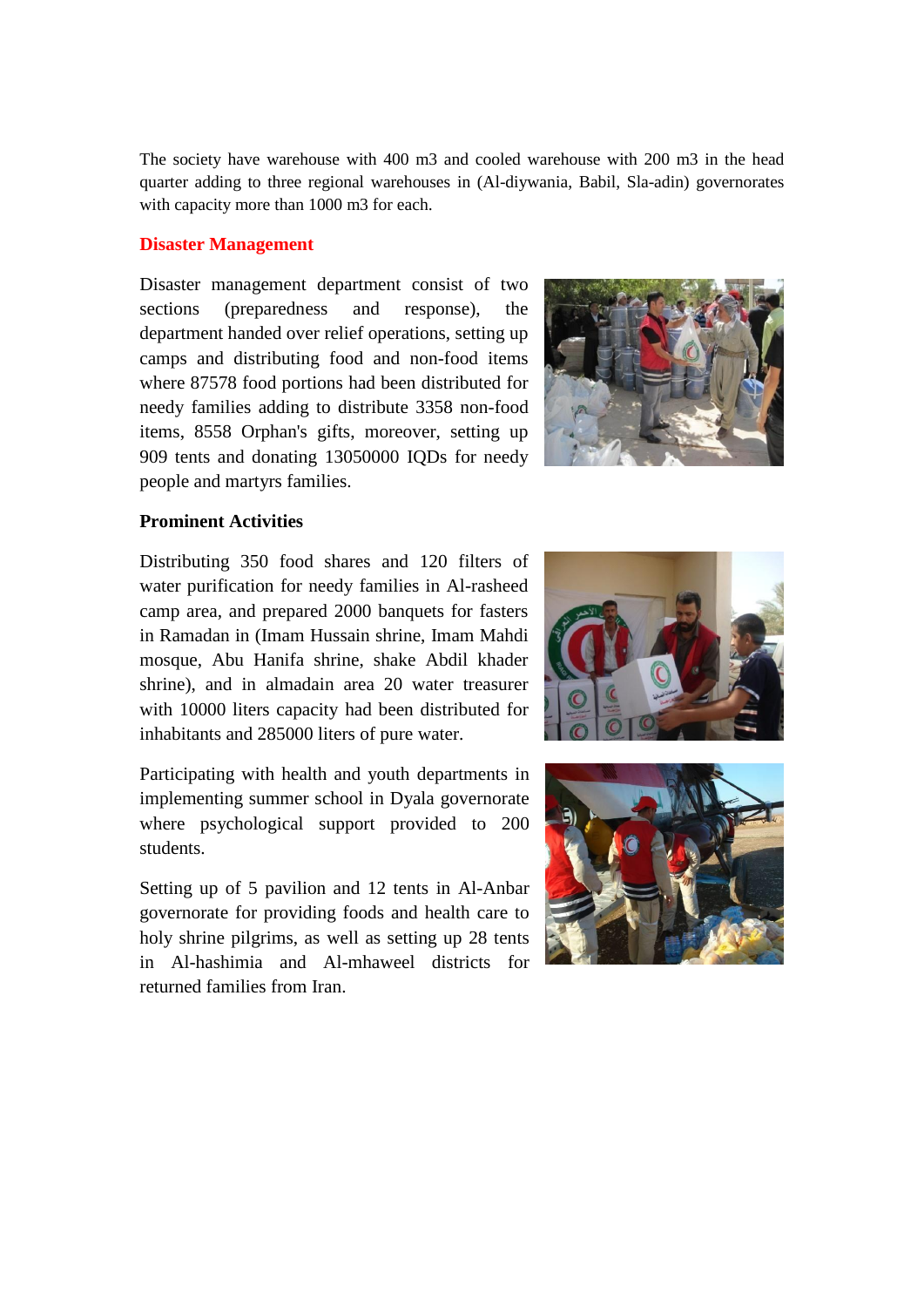# **Health Care**

Health department concerning of providing health care in natural , man made disasters and vulnerable in community, where 1175 workshops of **community base health first aid** (CBHFA) had been held , 63 lectures delivered, with 1752 beneficiaries adding to provide first aid to pilgrims in governorates (Baghdad, Al-najaf, Babylon, Karbla, Wassit, Al-muthana, Al-simawa, Al-basra, Dyala and Al- anbar), as well as delivering 41 lectures in **psychological support** where 1709 persons benefited, also 83 wheelchairs had been distributed and health awareness lectures delivered with brochures to 5392 persons in addition 625 persons donated during the 9 blood donation campaigns.

#### **International relations**

The early stages started for the voluntary repatriation program for refugees in January 2010, a collaboration between the society and the International Federation and Swedish Red Cross, As part of the external communications of the society was responding to the desire of the Japanese Red Cross regarding the dispatch of medical staff with experience in the providing of health care during disasters and crises, in addition to this cooperation with the Iranian side, where the memorandum of understanding had been renewed similar to the previous MOU, we received a shipment of food and non-food items and sending medical teams Iranian to provide medical services for pilgrims of shrines in the province of Karbala in addition to medicate 15 Iraqi of 39 case, in another hand we agreed to train neurologist in Netherlands in cooperation with a group of Savannah / Organization Ramavi, in addition to signing an agreement with the light of life U.S. charity organization to treat heart patients of children, for support of sister Societies we donated ten thousand U.S.A dollars to the Somali Red Crescent for the purchase of medicines and medical supplies.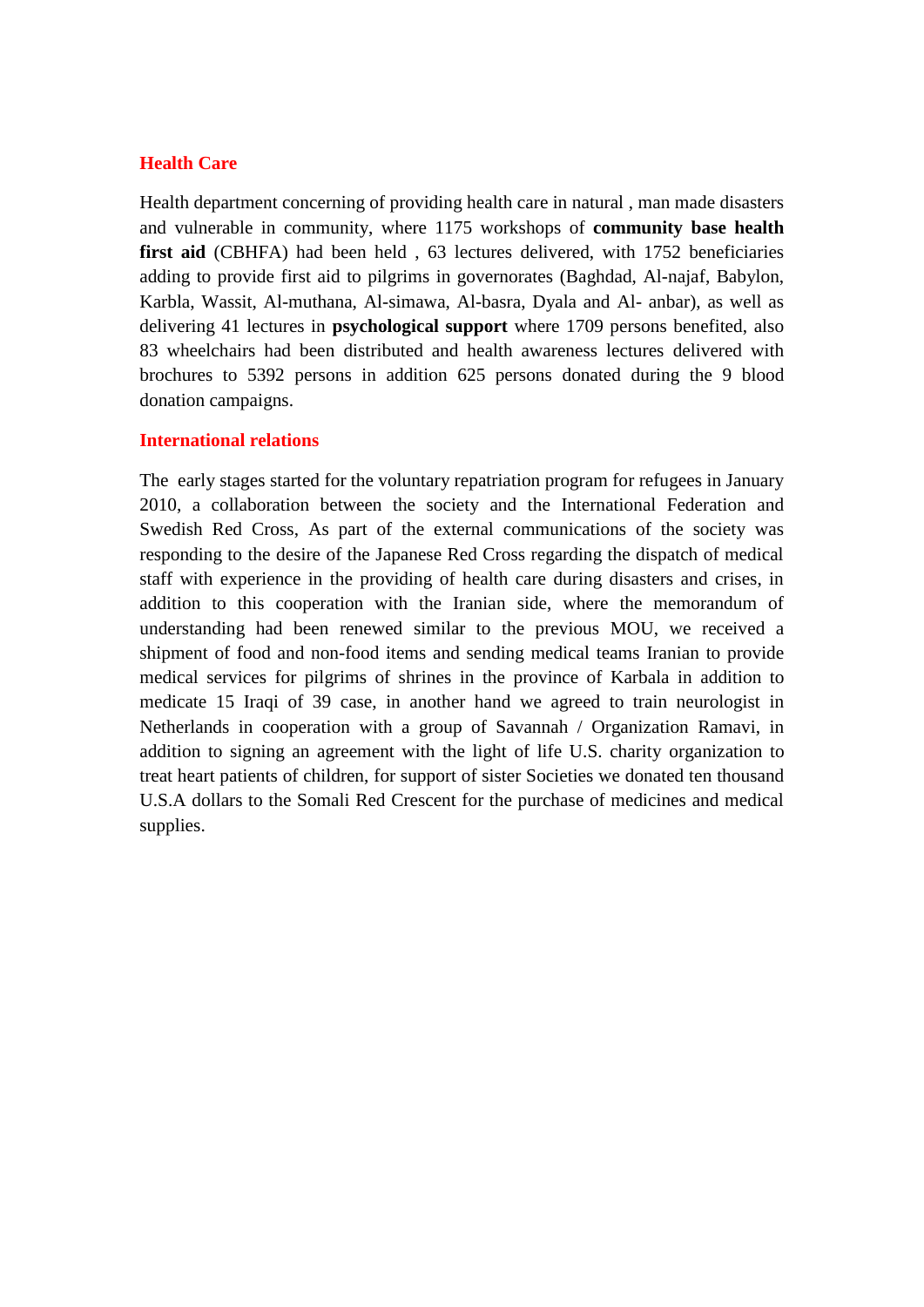## **Youth & Volunteers**

Voluntary service facilitates the access of IRCS to the local community and represents the main tool to implement programs. IRCS depends on two main resources; financial and human, this department is the provider of human resources to implement the activities of the programs (DM-Health-Logistics-Dissemination-ERWA-Tracing and Information departments). The role of this department is based



on attracting volunteers through programs directed to the youth in scout camps, orphanages and holding festivals to disseminate the Fundamental Principles of the movement. The total number of IRCS volunteers is 3471 participated in implementing 589 activities in 2010.

Youth & volunteers programs (Periodical meeting, Women support, Children support, Supporting school students, Social activities).

### **Logistic**

Logistic department consist of four sections carrying out receiving and dispatch food and non-food items by trucks adding to storage this items and maintenances of various types of vehicles, and other tasks is supporting disaster management department with distribution of food and non-food items.

**Maintenance section** performed 307 maintaining operations for various type of vehicles (trucks, small trucks, cranes, 12-5 passengers cars), and by the **distributing section** the following items had been distributed (9872 food parcels, 4380 dates (1 kg), 11150 carton water, 2184 kitchen sets, 4266 thermoses, 2179 lanterns, 12 linoleum rolls, 25 stoves, 355 towels, 1584 tarpaulins, 1684 stove oil, 2900 soap sets, 9353 blankets, 388 tents, child gifts (7927 trot suits, 7449 bags, 6274 tie, 3335 shoes, 15750 socks).

**Fleet section** performed 92 transporting missions to the governorates and 2881 inside Baghdad by cars and by trucks 61 out of Baghdad and 6 inside Baghdad.

According to **warehouse section** the stock**s in** the warehouses (1268 food parcels, 4440 cartons of water, 16156 kitchen sets, 10189 thermoses, 11990 lanterns, 138 linoleum rolls, 123 stoves, 724 towels, 2486 tarpaulins, 10584 stove oil, 1074 cartons of soap, 7760 soap sets, 3773 blankets, 7663 tents).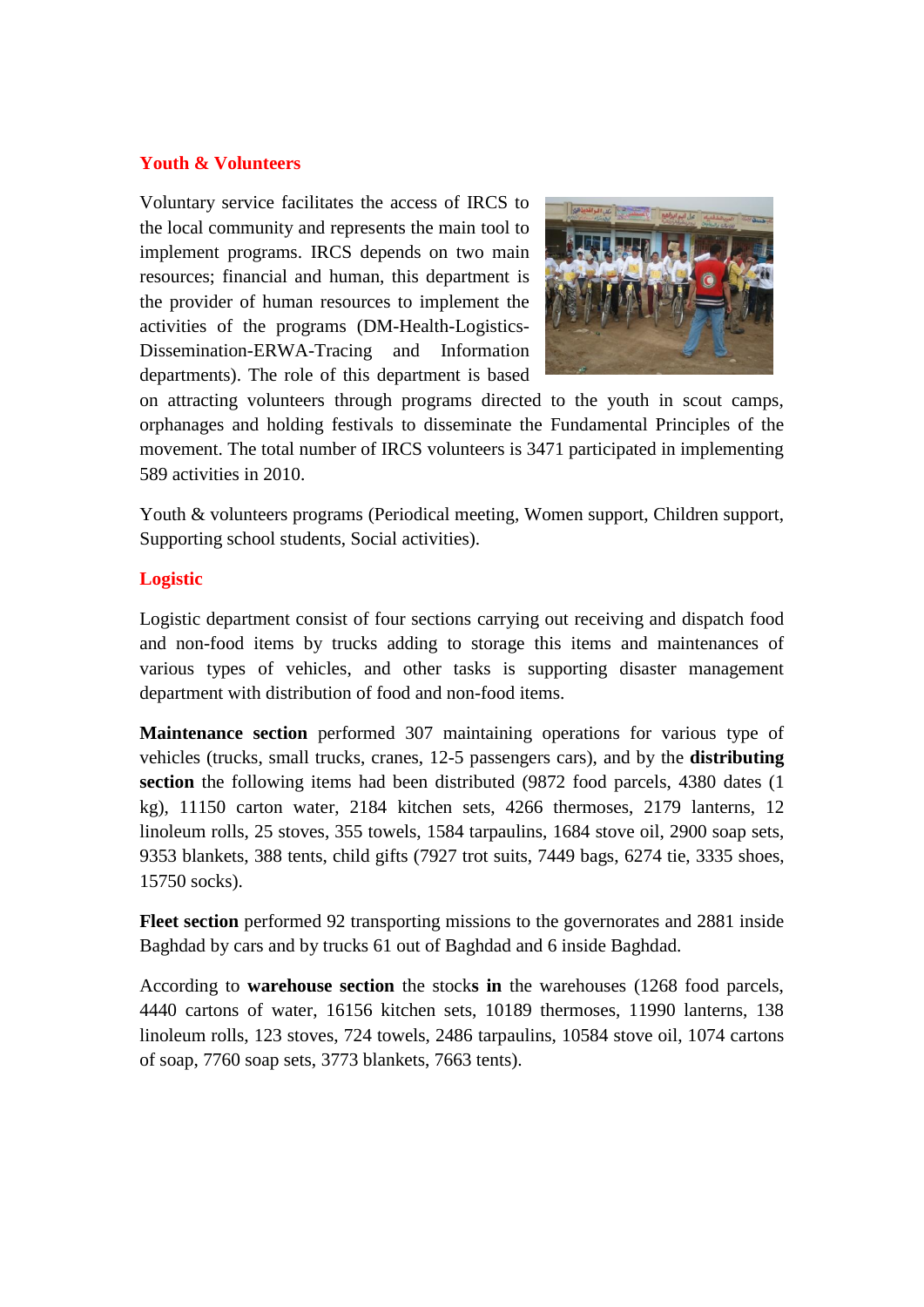### **Restoring family links program**

The Iraqi Red Crescent Society providing humanitarian services to victims of armed conflicts, as well as those affected by natural disasters and in various areas, and among these services is to restore family links and search for missing persons,

#### **looking for missing people**

following-up cases of missing persons after arrest by the multinational forces and the Kurdish authorities, where (49) allegation of arrest requests sent to the International Committee for the purpose of follow-up with the authorities responsible for detention, in addition to follow-up (86) request allegation arrest on the ground for any updated information regarding those requests

### **Family links**

exchange of letters most important means to sustain family links with the detainees, we participated in distributing of (1375) Letter Sent by detainees held by multinational forces to their families in all provinces and then collect (197) message replies to those messages and send them to the detainees once Other. In addition to the exchange of many messages sent to and from Iraq by 13 as a message and was re-(254) message to the sender not to be inferred at the addresses mentioned in the messages, or change those addresses because of the secure situation.

| No             | <b>Nationality of</b> | <b>Tracing</b> | Date of   | <b>Missing</b>     | <b>Tracing</b> | <b>Tracing result</b> |
|----------------|-----------------------|----------------|-----------|--------------------|----------------|-----------------------|
|                | missed person         | place          | missing   | circumstances      | carrying out   |                       |
|                |                       |                |           |                    | by             |                       |
|                |                       |                |           |                    |                |                       |
| 1              |                       | Hungaria       | 2002      | No information     |                |                       |
|                | Iraqi                 |                |           | available          |                |                       |
| 2              |                       | Palestine      | 1973      | Arab-Israel war    | <b>ICRC</b>    | Negative              |
| 3              |                       | Italy          |           | Arresting at Italy |                | <b>Tracing Still</b>  |
|                |                       |                |           | seacoast           |                | continues             |
| $\overline{4}$ |                       | Greece         | 2009      | During shipment    | $ICRC +$       |                       |
|                |                       |                |           | from turkey to     | Greece Red     | Negative              |
|                |                       |                |           | Greece             | Cross          |                       |
| 5              | Lebanese              | Syria          | 2009      | No information     |                |                       |
|                |                       |                |           | available          | $ICRC +$       |                       |
| 6              | Two Iraqis            | Syria          | Many      | Arrested by Syrian | Syrian Red     | <b>Tracing Still</b>  |
|                |                       |                | years ago | authorities        | Organization   | continues             |
| $\overline{7}$ | Iraqi                 | Iraq           | 1988      | Arrested by Iraqi  | Iraqi Red      | Negative              |
|                |                       |                |           | authorities        | Crescent       |                       |
|                |                       |                |           |                    | society        |                       |
| 8              |                       | Germany        | 2004      | No information     | $ICRC +$       |                       |
| 9              | Iraqi                 | Syria          | 2007      | available          | Syrian Red     | <b>Tracing Still</b>  |
|                |                       |                |           |                    | Organization   | continues             |
| 10             |                       | Libya          | 1998      |                    | <b>ICRC</b>    |                       |

#### **Table tracing requests in 2010**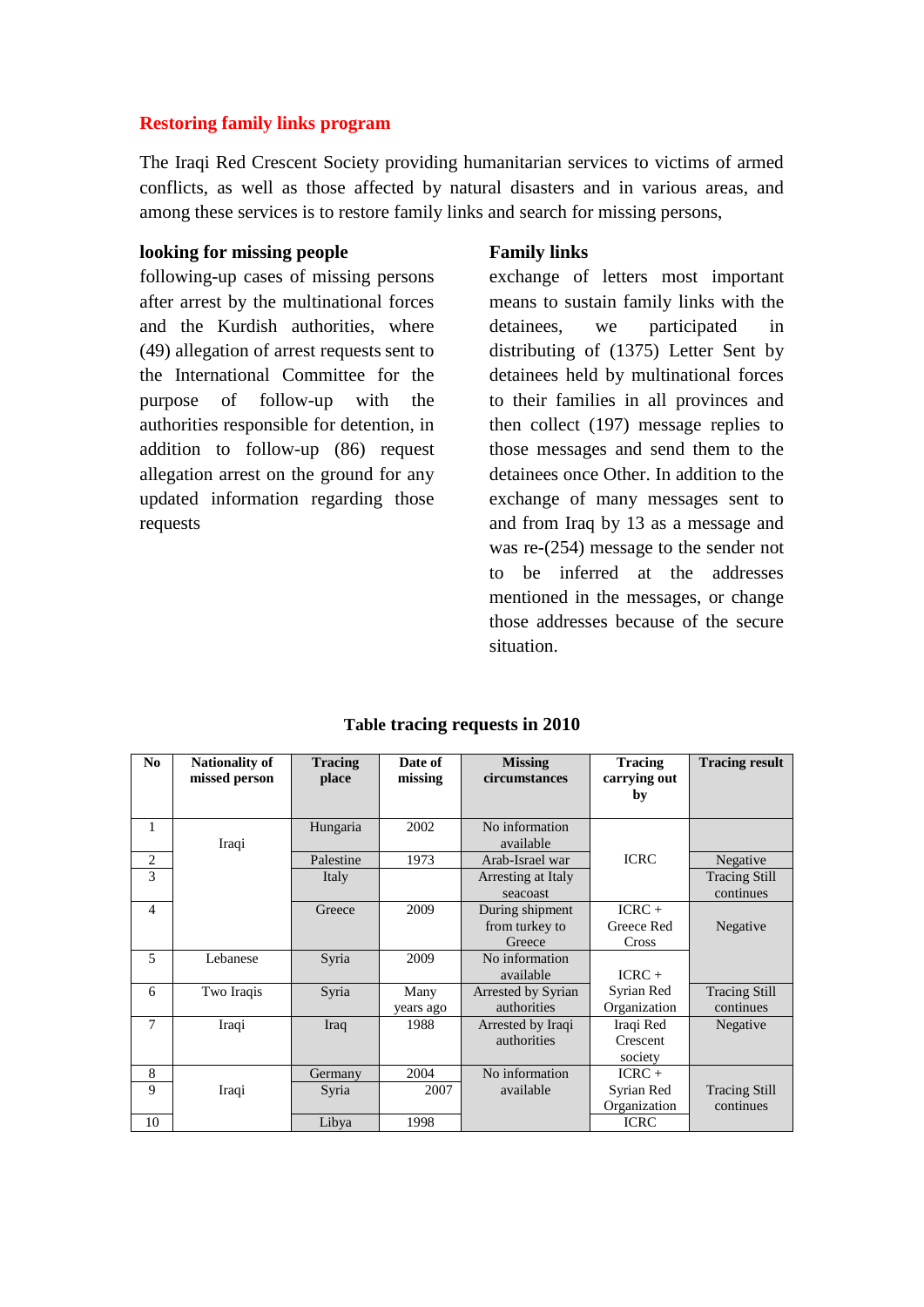### **Exchanging documents and addressing**

Sending a request to ICRC for obtaining Sudanese citizen's consignments who had been detained by U.S. forces in Iraq and released in 2007, and another request to ICRC to regain deposit for an earlier Iraqi detainee by multinational forces was freed without his deposit.

Receiving of a death certificate with the papers to prove burial sent from the Ministry of Health of Saudi Arabia for Iraqi person dead in Rafha refugee camp in 1993, the documents handed over to his family in Baghdad, in another hand we requested from Saudi authorities via ICRC a death certificate for an Iraqi women dead in Saudi Arabia in 2005 during pilgrims season, adding to find out places of three detainees after inquiry from the Ministry of Human Rights, furthermore collecting 4287 attestation of detention requests and send it to ICRC for issuing attestation of detention, adding to notifying 786 requester and distributing of 965 achieved attestation of detention.

#### **Reunion and investigating the release of**

in cooperation with Nineveh governorate authorities 26 person had been reunited with there families after releasing operation by U.S. forces. As well as Safwan office in Al-Basra governorate cooperated with ICRC and human rights office for receiving of remains of deceased Iraqis, 9 martyrs in the second Gulf War and handed over to the Medico-Legal Institute in Basra.

### **Assess the needs of restoring family links**

One of the main achievements of this year is completing an assessment of restoring family links program in Iraq, intended to determine the community needs and what are the other requirements to be included in the work plan for the coming years.

| <b>Figures</b>      | <b>Cases</b>                                                              |
|---------------------|---------------------------------------------------------------------------|
| 1375                | Red Cross & Red Crescent Messages distributed                             |
| 254                 | <b>RCMs</b> Back to sender                                                |
| 26                  | Release Check achieved                                                    |
| 197                 | RCMs collected as replies                                                 |
| 86                  | Allegation of Arrest Back log achieved as (Ask for News)                  |
| 6                   | Tracing Request collected                                                 |
| 49                  | Allegation of Arrest requests collected                                   |
| 915                 | Attestation of Detention distributed                                      |
| 4287                | Attestation of Detention requests collected                               |
| <b>Informed AOD</b> | Attestation of Detention beneficiaries informed                           |
| 3192                | Total of distribution (RCM+BTS+RL-CH+ AoA/B.L+ Distributed+ Informed AOD) |

#### **Table below illustrates the cases for 2010**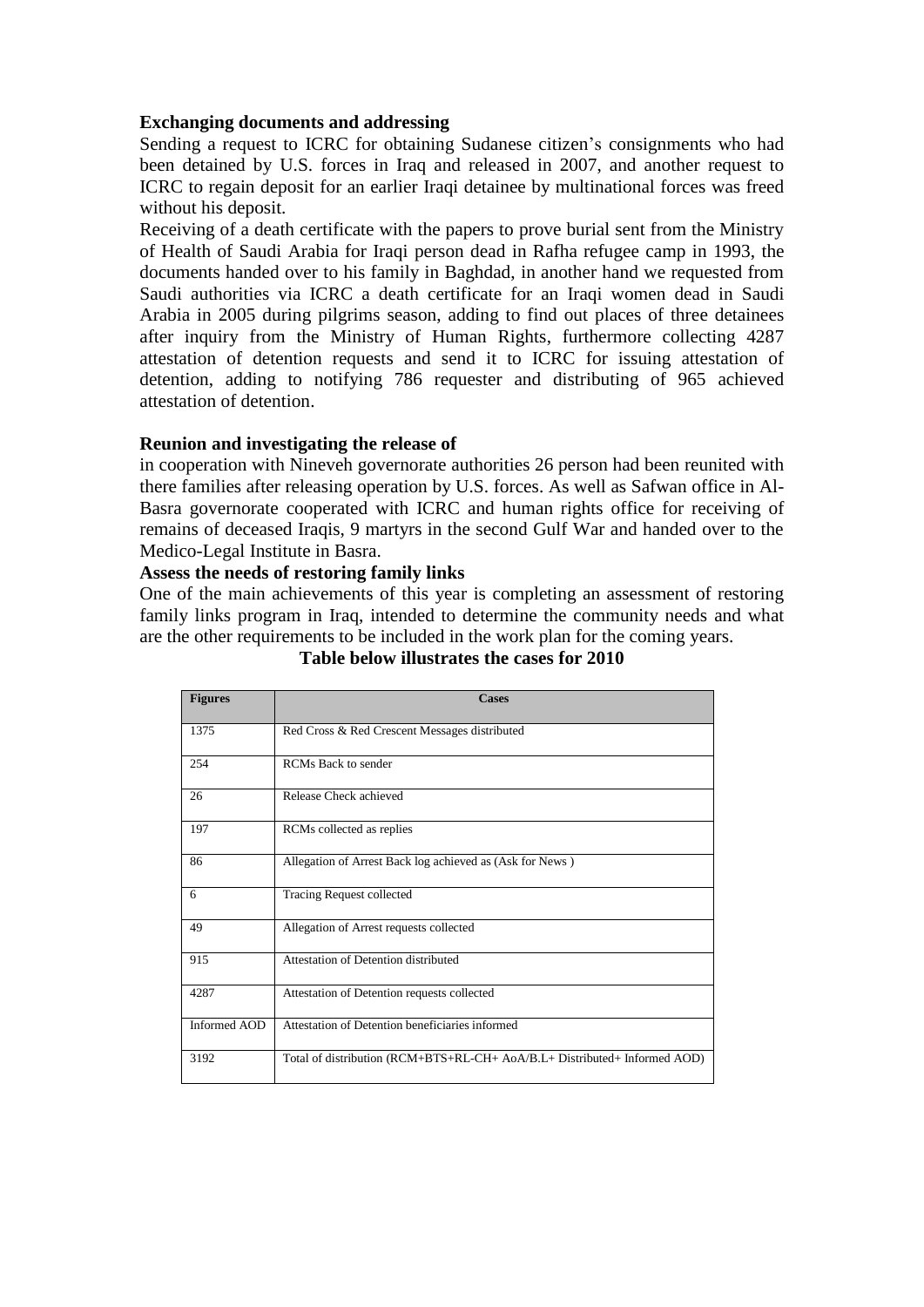#### **Explosive Remnants of War Awareness program**

The program targets people living near the contaminated areas with war remnants (mines &UXOs) and alerts them through awareness lectures. The program started in 2002 in cooperation with ICRC till 2007, this cooperation was suspended, whereas Iraqi Red Crescent society carried out most of the program costs.

At the end of 2008 the coordination recommenced where ICRC supported IRCS/ERWA program in implementing some activities (technically and financially)

The Program coordinators working in all governorates except three northern governorates.

The number of awareness lectures 392 lectures had been delivered to various categories, performing 66 sticking awareness materials in public places and 200 various actions adding to distribute 46183 peaces of awareness materials included (poster, Folder, Snake





and ladder, Maze, time table, copybook, calendar), and number of beneficiaries 29152 persons older than 6 years from both gender.

#### **Dissemination program**

Dissemination program is one of the IRCS programs that disseminate IRCS humanitarian mission, the international movement, the fundamental principles, international humanitarian law (IHL), and the emblem usage. These goals are achieved by targeting the local communities with its various population implemented by the network staff spreading in the 18 branches in all the Iraqi governorates. Not less than five monthly lectures should be delivered with different topics in addition to disseminate basic principles of the movements through the (radio programs, talk shows, participation in festivals).

The number of lectures has been delivered 362 lectures, number of beneficiaries is 11064 persons all over the country.

#### **Information Technology**

In cooperation with the International Committee of Red Cross a project in communication wireless type (CODAN-HF) has been implemented to insure connection between head quarter and branches, where communications tower with length of 25 m has been set up provided with transmitters type HF, VHF MOTORLA, adding to link the head quarter with the branches (Dahuk, Arbil, Sulaimaniya, Kirkuk, Basra, Maysan, Dhi Qar, Muthanna, Najaf, Babelon), the work still in progress to cover the rest of branches.

Initial working with new website [www.ircs.org.iq](http://www.ircs.org.iq/) instead of the previous site [www.iraqredcrscent.org](http://www.iraqredcrscent.org/) for displaying the achievements of the society and facilitate contacting with our partners in the international movement adding to collect donations.